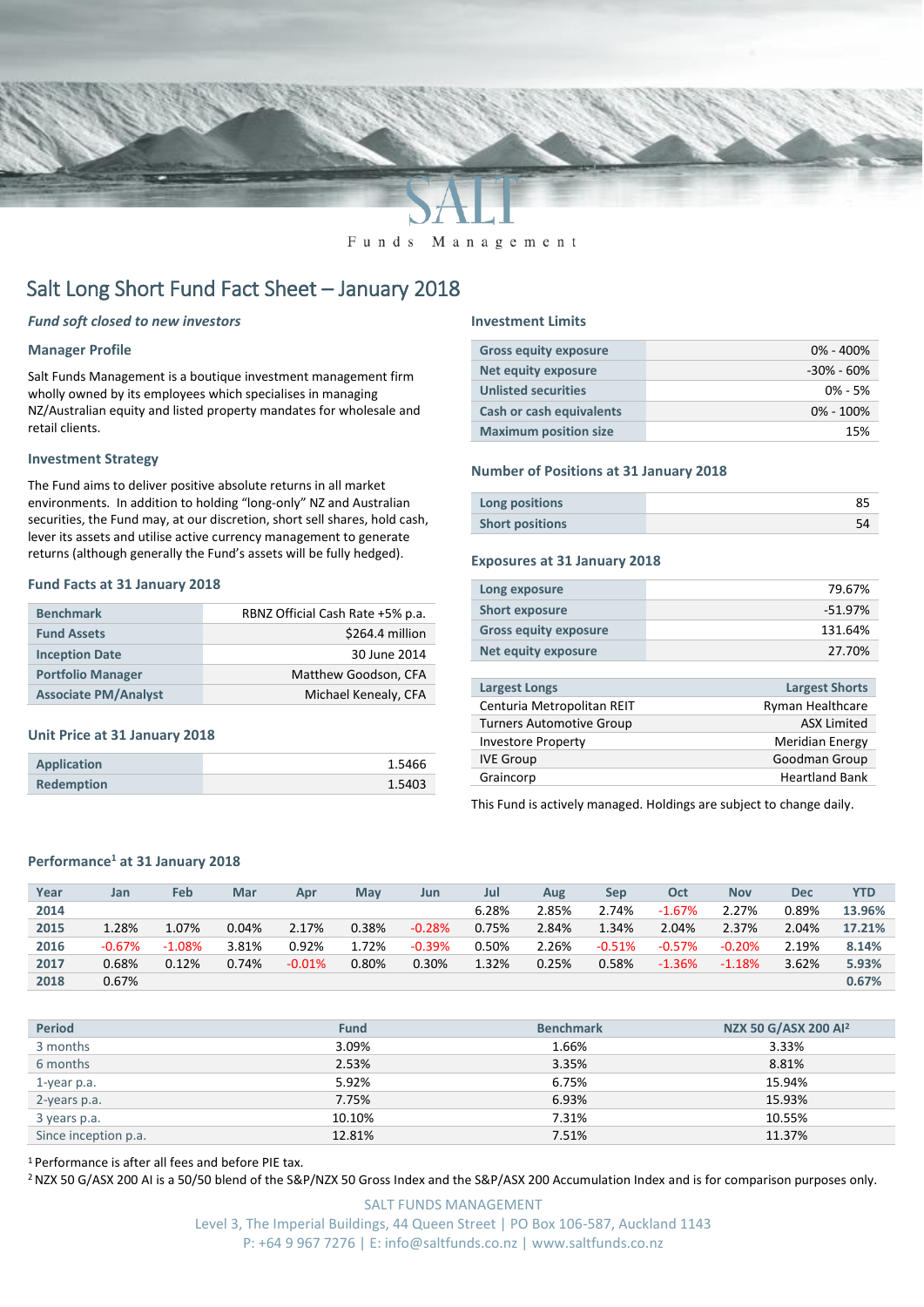Funds Management

# **Country Allocation at 31 January 2018 (Gross Equity Exposure) January 2018 Individual Stock Contribution**



# **Fund Commentary**

# Dear Fellow Investor,

The Fund experienced a satisfactory month in January, delivering a return of +0.67% after all fees and expenses. This return could easily have been somewhat better but for the NZ market experiencing a rather questionable 3.0% turnaround in the last hour of trading for the month. This heavily impacted our shorts. Whilst this caused much gnashing of teeth, it does bode well for our February start point as we enter result season.

Since inception on 30 June 2014, the Fund has now returned +54.03% after all fees and expenses. Thirty-two of those forty-three months have had positive returns, we are yet to have a negative quarter and our correlation to eternally bullish equity markets remains statistically zero.

We were most disappointed to get no responses to our generous offer last month of 10/1 odds to anyone who thought either of the NZ or US markets would do a repeat of 2017 and be up for every month of the year. As it happens, the S&P 500 was up 5.6% and the S&P/NZX 50 Gross Index clawed its way up to +0.52% after being down -2.0% for the month earlier on the day of 31 January. One almost becomes paranoid when witnessing such turnarounds, but we suspect it largely reflects forced buying at awful prices by ovine index investors. Given the impact they have had on the upside in recent years, the downside could be dramatic in the event of outflows at some future point. The S&P/ASX 200 Accumulation Index declined by 0.45%.

While the returns of the Fund may appear somewhat sedate relative to those of long-only equities, we are delivering these returns with less volatility than most balanced funds and doing so with no correlation to the equity markets that we are extracting the returns from. That was our aim from day one and it will remain our aim no matter what the equity market backdrop. This bull market is getting very long in the tooth and we aim to still be grinding out positive returns when the inevitable day of reckoning sees volatility sky-rocket and equities pull back.

STOP PRESS - This commentary is being written as US markets have fallen 2% and then 4% and the VIX volatility measure has spiked by



28% and then 116%. Is this a mere head-fake or does it mark a move to a different market paradigm?

We strongly suspect the latter and that this is the end of Goldilocks. The initial catalyst for the selloff was a fundamental driver in the form of a much higher than expected US wage inflation reading. Bond yields initially spiked and equities sold off, but this then morphed into a far broader risk-off correction. Ironically, interest-rate sensitive defensives actually sold off the least.

It is hard to say exactly why the initial spark turned into a conflagration, but the main suspect is that volatility shorting strategies blew up. They have been picking up pennies from in front of the steam-roller for years, but the steam-roller caught up. Newswires are carrying a number of articles pointing to multi-billion dollar products issued by the likes of Nomura and Credit Suisse as having imploded and nearly all the investors' money being lost. As Nomura put it, "we apologize from the bottom of our hearts for causing great inconvenience….". Indeed.

It seems that this then morphed into calls from the margin clerk (e.g. Interactive Brokers suspended intra-day margin), panic from retail (e.g. several robo-advice sites froze as did Schwab and Fidelity online for a period), redemptions, forced selling from trend-following CTA funds and forced selling from risk parity funds – when volatility rises they need to hold less of an asset class. Every good boom has a dose of financial innovation and now that the tide has gone out, we can see which of those innovations have been swimming with no clothes on.

Returning to fundamentals, the emergence of inflation is being coupled with central banks slowly dialling back on QE. Furthermore, the US tax cuts will lead to far larger deficits and juice their economy at a most inopportune time when it is already close to full employment. While we totally buy the arguments that US and European earnings growth is strong and that result season has been good so far, the issue for markets is that the Goldilocks era of strong earnings growth coupled with ultra-low bond yields may finally be coming to an end.

While our record of crying wolf in recent quarters has proven a tad premature (until just now), we are far from being perma-bears. Indeed, while doing a holiday clean-up, we came across an old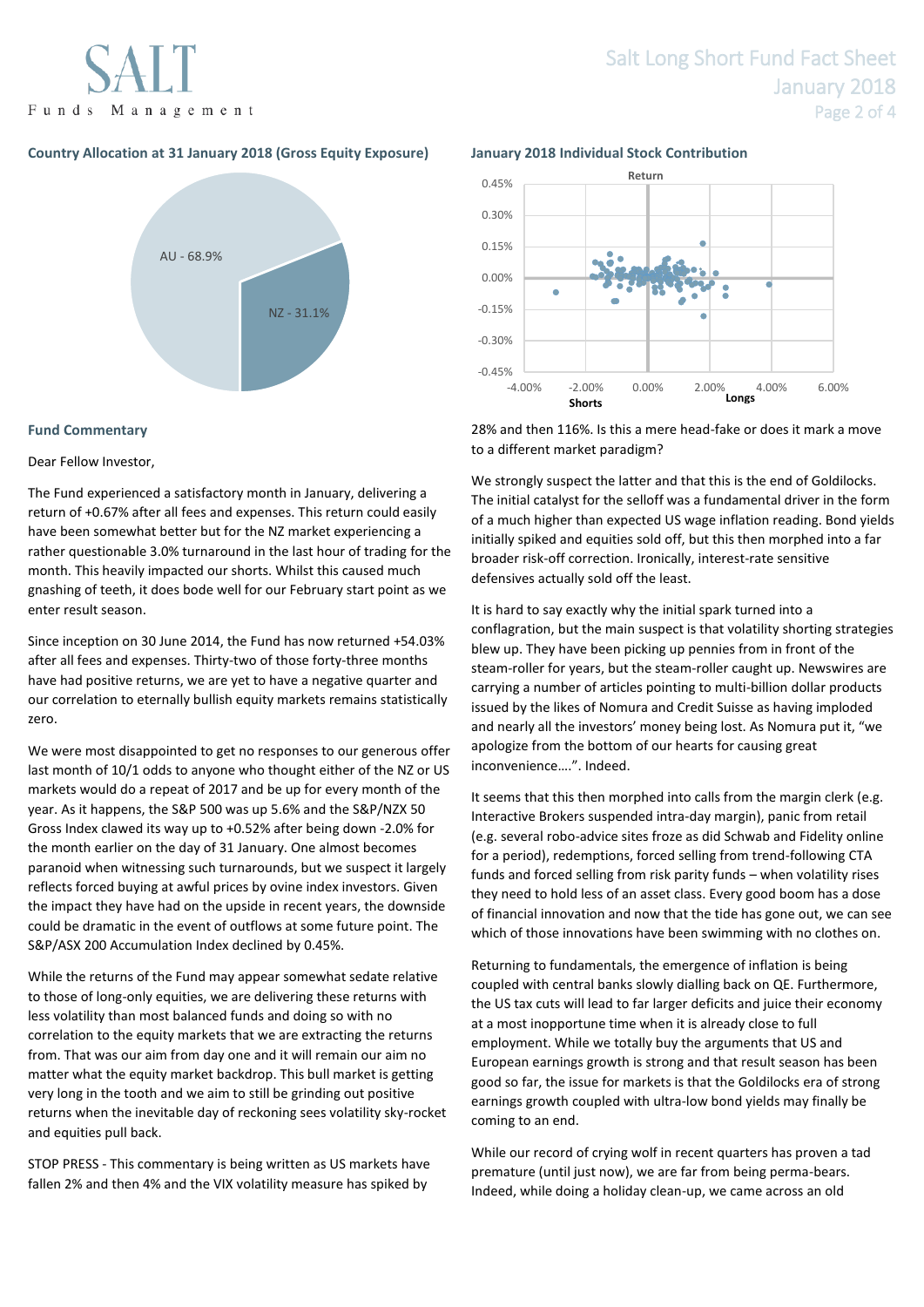# Salt Long Short Fund Fact Sheet January 2018 Page 3 of 4

presentation from June 2011 and the chart titles read: "Business confidence bodes well… firms' profit outlook is improving… earnings forecasts are rising… the market PE is below average… while bond yields have fallen… so the market is cheap…"

In the nearly seven years since writing those slides, the NZ market has risen by 2.4 times on a gross basis from 3448.35 to 8442.01. Unfortunately, each of those six bullish points that we outlined nearly seven years ago has now flipped: business confidence is falling, earnings forecasts are flat (ex A2 Milk), the market PE is at a record level above its rolling average, bond yields are rising somewhat and the market is very expensive. So, what is an investor to do? For our part, we will retain a cautious tilt and stay very disciplined in managing our net positioning.

January was notable in that a plethora of signals emerged suggesting that markets globally are extremely toppy and that the last marginal investors are all aboard (we wrote this prior to the last two nights). However, there have been few signs until early February of cashing up and we would also highlight that the Australian and NZ markets have decoupled to some degree from the US, which has been propelled by the short-term earnings elixir of their unfunded corporate tax cuts. There are so many signs that we are due a correction that it is hard to know where to start, so bullet-point form seems easiest:

- The American Association of Individual Investors (AAII) Index of net bullishness has risen to a 7 year high of 60% net bulls. It has historically been a useful contrarian indicator signalling complacency. According to Credit Suisse, the last time it reached the net 60% mark, the S&P 500 peaked 4 months later and then fell as much as 19%.
- According to UBS, US households' holdings of stocks in 3Q17 hit 36.3% of their financial assets. This is the highest in 67 years with the exception of the 40% peak in March 2000. We may be back at that level right now and we know what happened next on that occasion. Earlier peaks occurred before the "Nifty 50" meltdown in the late 1960s and in 2007.
- Rydex Funds offers a variety of bull and bear funds, with the ratio between these strategies reflecting investor sentiment. In early January, the ratio of bulls to bears hit 20:1. The previous peak was 13.6:1 in February 2015 just before a decent correction and historically it has ranged between 1:1 and 5:1.
- The Goldman Sachs Bull/Bear Market Risk Indicator hit its highest level in January since 2007/08 and before that in early 2000. GS suggests that this does not in itself portend a pullback but that it does point to the risks of a correction being high. The Merrill Lynch (ML) Bull/Bear indicator tells a similar story.
- GS also points out that correlations across asset classes have increased sharply, making a correction in one area (say bond yields) likely to cause a correction in others. Balanced portfolios and risk-parity funds may struggle as the correlations prove far from stationary.
- Investor cash allocations are at all-time lows according to sources as diversified as TD Waterhouse, Charles Schwab and ML.
- Hedge fund net length is at near-record highs, being at its 98th percentile on ML data.
- According to GS, the NYSE margin debt to GDP ratio is now above the peaks it reached back in 2007/08 and in early 2000.
- January 2018 was the strongest January for US equities since 1987.
- Crypto is a short-lived bubble. A couple of classic headlines in the month included: "Seagate, WU Surge On Speculation Of Stakes In Ripple," while Eastman Kodak surged from \$3.10 to \$10.70 on its plans to launch a, "photo-centric cryptocurrency." It is now back to \$6.25 and falling. Happy memories of early 2000 and Toys.com just come flooding back…. (not that many current long-only investors would know what happened then).
- As we have pointed out frequently, flows into ETF's may turn into a weapon of mass financial destruction in the event of a sharp drawdown because many have grown to be very large relative to the size of the underlying assets that they invest in. GS calculates that flows into ETF's were 5x the size of flows into active funds during 2017. The madness in the last hour of trading in NZ on January 31 that we highlighted earlier shows what can happen when passive flows become too big for a market. We look forward to assisting some of this money when it turns around and seeks to exit NZ…

All of the points above suggest that far from this being a bull market that is climbing a wall of worry, investors are all-in. This does beg the question of what if they are correct to be so bullish? In our view, to be correct, the bulls will need a continuation of goldilocks - we will need to see strong earnings upgrades, while bond yields remain anchored. On this point, the Citigroup Global Earnings Revision Index hit an alltime high in January and recorded its best early year upgrades since 2000. This appears to be due to US tax cuts, a weak US\$ and synchronised global growth.

The key counter to the earnings growth argument making everything okay is that profits are not growing in a vacuum. Bond yields are starting to rise as economies run out of spare capacity, the US tax cuts add to deficits and central banks are pulling back from QE. NZ 10-year yields rose from 2.75% to 2.93% in January, Australia from 2.8% to 2.98% and the USA from 2.41% to 2.71%. They are rising further as this is written. Another illuminating piece from Citigroup points to extremely strong US hiring intentions and that these are closely linked to future wage inflation. We think the recent rise in bond yields is for real and could easily run a fair bit further. We remain cautious.

It is not just the equity market that is seeing investors push their way up the risk curve in the search of returns. Citigroup published a fascinating piece looking at how fixed income managers have tried to juice returns in this ultra-low yield environment. In short, they see the following risks being taken: duration extension; naked forex risk (i.e. carry trade); flows into emerging markets; heavy name and sector concentration; illiquidity; subordination; call risk; and credit risk. This does not bode well for positioning in a world where bond yields are finally starting to rise, and central banks are gradually removing the cookie jar. As an investor, do you know what is in your yield fund?

NZ is not immune from global trends but our economy (and thence earnings) are showing some signs of charting a slightly different course. The NZIER Quarterly Survey of Business Opinion for the